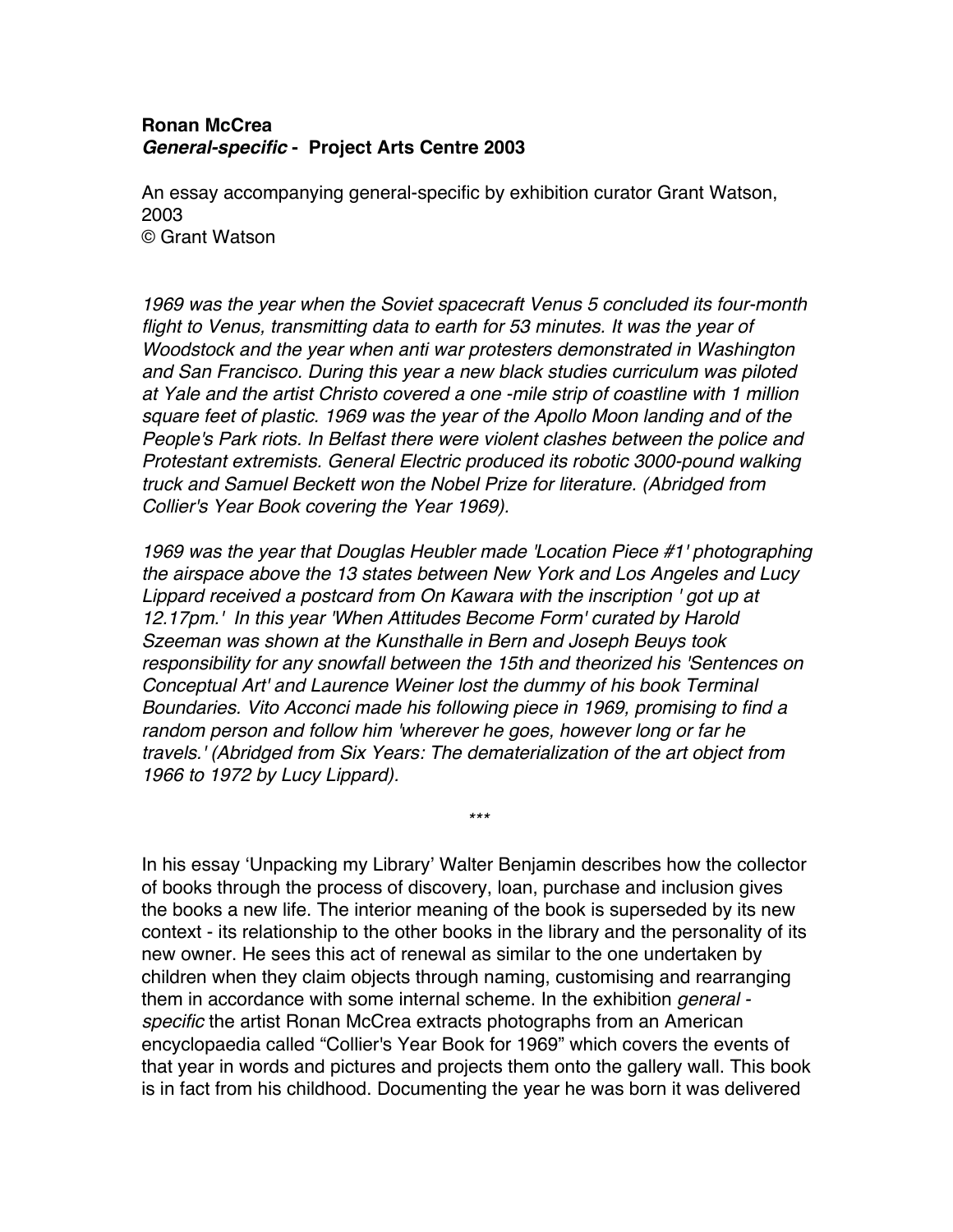to the door by a salesman and in this manner, haphazardly, become part of the index of information available to him growing up. McCrea cuts these images from the pages and pastes them onto the gallery wall (so to speak) in an act, which seems less of a critique and more of a creative gesture in which the artist in adult life gives the material a second chance. Projected, they emerge out of the pages to reveal themselves suspended in mid air like sequences from a silent film. The alphabetical order, captions and text that had had the effect of firming up their meaning, are gone so the images begin to inform one another directly becoming like a surreal collage in which incongruous elements are joined to create a sequential nonsense. Their relationship now is with the other works in the show and the viewer.

The photographs in the context of the book communicate a world - view that is vintage Americana, and the artist describes how they introduced him to a way of looking at the world that originating from outside of his culture. Today it is possible that he sees them with a mixture of suspicion and nostalgia, suspicion that the books where give an uncritical representation of American culture and nostalgia for the youthful projections that this culture provoked. Perhaps there is also nostalgia here for the lost radicalism of those years, felt by many people now in their thirties (literally the children of the sixties) who missed out, by growing up in a more conservative era. Even the straight-laced Collier's Year Book for 1969 identifies this radicalism, presenting us in its authoritative but noncommittal manner, pictures of sit ins, anti war demonstrations, labour disputes and rock festivals.

This radicalism of the 1960s was more sharply focused during the second half of the decade. Described by Foucault as 'five brief, impassioned, jubilant, enigmatic years,' ii that saw a concerted effort to overturn the dominant reality and replace it with something better. In art terms the end of this period witnessed the collapse of the mega styles of Abstract Expressionism, Pop and Minimalism into a plurality of voices, places, forms and subjectivities. 1969 comes bang in the middle of Lucy Lippard's 'Six Years: The Dematerialization of the Art Object,' a book which documents how a group of artists became less interested in the materiality of the art object and began to emphasise the concept and context of their work. Interestingly this also gets a mention in Colliers Year Book for 1969 where under A for Art we discover that 'antiform, process art, earthworks, conceptual art, soft art and impossible art (are) manifestations (which) emphasise ideas and process rather than finished products.'iii In Collier's the work is classified under A for Art and has nothing to do with the P of politics, F of Feminism or W of war, however, what Lippard meticulously documents in her book, is the release of art from this regimented setting. Not that the art context no longer existed for these artists but that this context became more elastic and could be overlaid like 'the imposition of a foreign pattern or substance onto existing situations or information.' iv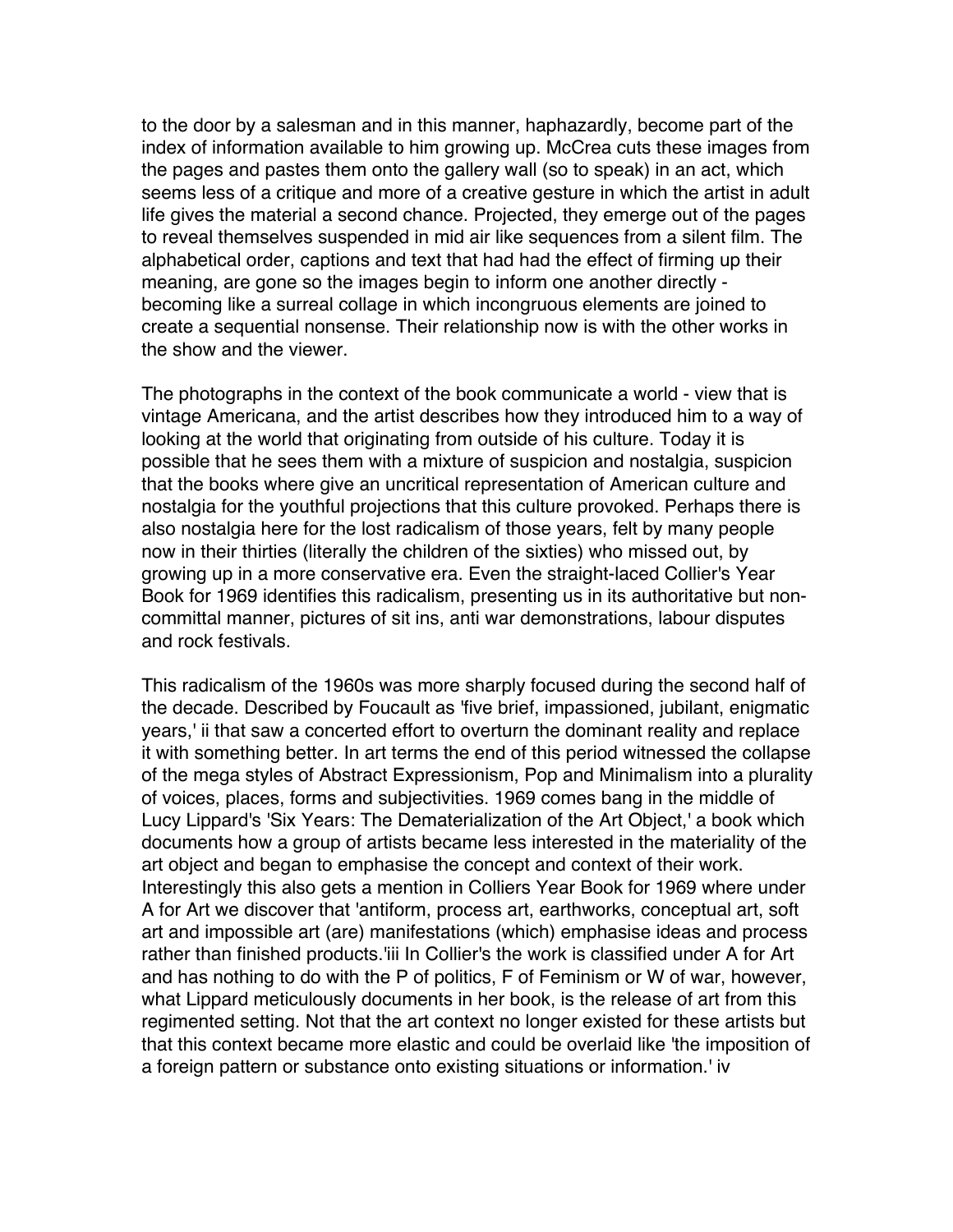McCrea used the entries for 1969 in Lucy Lippard's book to make an artwork at the Glassbox Gallery in Paris called 'Seminal 1969 (after the artists birth and Six Years: The dematerialization of the art object from 1966 to 1972...);' writing them onto a window, only flipped around, so that they faced out onto an inaccessible courtyard. The suggestion is that our relationship to the tradition that these seminal works represent has become complicated by time, distance and altered circumstances, making it impossible to recreate the conditions in which they were first viewed. Other works produced by McCrea at around the same time take a less inverted approach. Nodding in a more general manner at American art from the late sixties early seventies, a series entitled *'Everything (multi coloured neon version) boxed*,' spells out the decades from the second half of the Twentieth Century in coloured neon numerals. Shown individually, collectively and sometimes stacked together inside a cardboard box, they resonate with meaning beyond the simply numerical and deliver a narcotic hit that seems to encapsulate the decades in their entirety. The viewer is likely to read their own personal history into these works, collecting together complexity of each time frame into a neat abstract logo, which reflects back their take on that decade. Placed together in the cardboard box, their jumbled message reflects both the portable character of meaning and the flimsy carriage in which it is temporarily contained.

For the exhibition *general - specific* McCrea has produced another generation of signs related to 'Everything' but made from glass tubes emptied of colour and light. These works are more equivocal and idiosyncratic, slipping out of the straight jacket of the decades to occupy the years in-between. The late fifties early sixties, late sixties early seventies, the late seventies early eighties and the late eighties early nineties are presented with no illuminating element, making them function as elegant but empty shells. A side effect of their positioning is that they cease to operate exclusively as texts and instead become things on the gallery floor. The viewer stands beside them, stoops to look at them, circumnavigates them, works out an uneasy Gestalt in relation to their haphazard cross - referenced of time and place. A series of three drawings in pencil and correction fluid are shown in connection with these sculptural works, depicting the face of the artist's dead father laid out at his wake. McCrea made these drawings from photographs projected onto the wall of his studio in an attempt to reorganise the representation of his fathers face; to recover what seemed to have come out all wrong in the process of embalming and photographing. He set out to achieve this first by rubbing out sections of the image and then by cutting and removing circular segments from the paper itself. The final drawing in the series is so completely made up of holes that the result is a simultaneous dematerialization of both the image and the material on which it is supported. In this process the artist's inability to counter the inauthentic image of his father with anything more affirmative than gaps and holes, reflects the fallibility of memory and the almost immediate emotional and perceptual complications that can occur in the recording process.